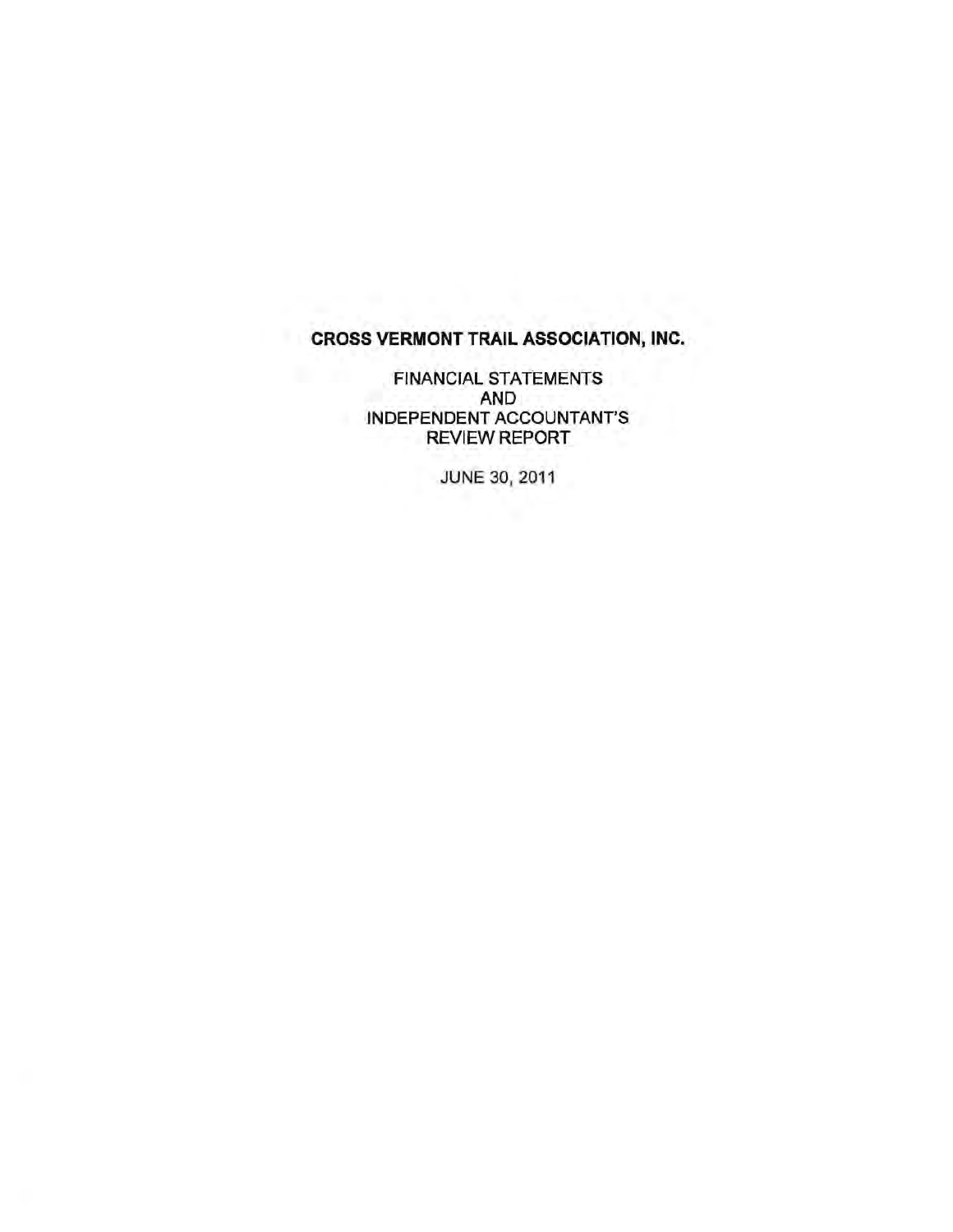## **CROSS VERMONT TRAIL ASSOCIATION, INC.**

### **JUNE 30, 2011**

### **TABLE OF CONTENTS**

|                                    | Page(s) |
|------------------------------------|---------|
|                                    |         |
| <b>Basic Financial Statements:</b> |         |
|                                    |         |
|                                    |         |
|                                    |         |
| Notes to Financial Statements      | $5 - 7$ |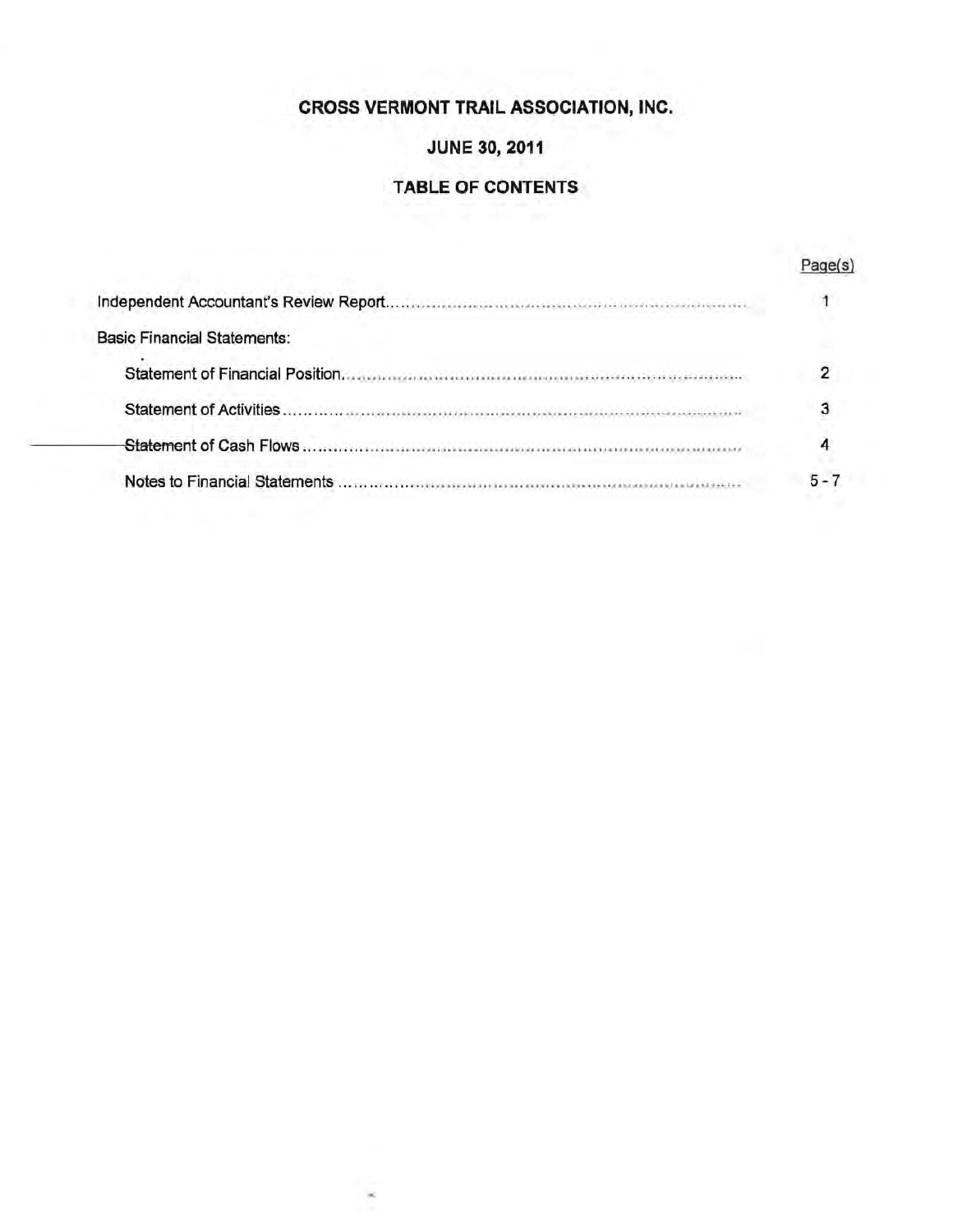# Pace & Hawley, LLC

Certified Public Accountants

#### INDEPENDENT ACCOUNTANT'S REVIEW REPORT

To the Board of Directors of Cross Vermont Trail Association, Inc.

We have reviewed the accompanying statement of financial position of Cross Vermont Trail Association, Inc. (a nonprofit organization) as of June 30, 2011, and the related statements of activities and cash flows for the year then ended. A review includes primarily applying analytical procedures to management's financial data and making inquiries of Organization management. A review is substantially less in scope than an audit, the objective of which is the expression of an opinion regarding the financial statements as a whole. Accordingly, we do not express such an opinion.

Management is responsible for the preparation and fair presentation of the financial statements in accordance with accounting principles generally accepted in the United States of America and for designing, implementing and maintaining internal control relevant to the preparation and fair presentation of the financial statements.

Our responsibility is to conduct the review in accordance with Statements on Standards for Accounting and Review Services issued by the American Institute of Certified Public Accountants. Those standards require us to perform procedures to obtain limited assurance that there are no material modifications that should be made to the financial statements. We believe that the results of our procedures provide a reasonable basis for our report.

Based on our review, we are not aware of any material modifications that should be made to the accompanying financial statements in order for them to be in conformity with accounting principles generally accepted in the United States of America.

Pace & HAWLEY, LLC

Montpelier, VT February 29, 2012

Robert Pace, CPA, - Nathan Hawley, CPA P.O. Box 603, Montpelier, Vermont 05601 TEL (802) 461-2587 - FAX (802) 476-5791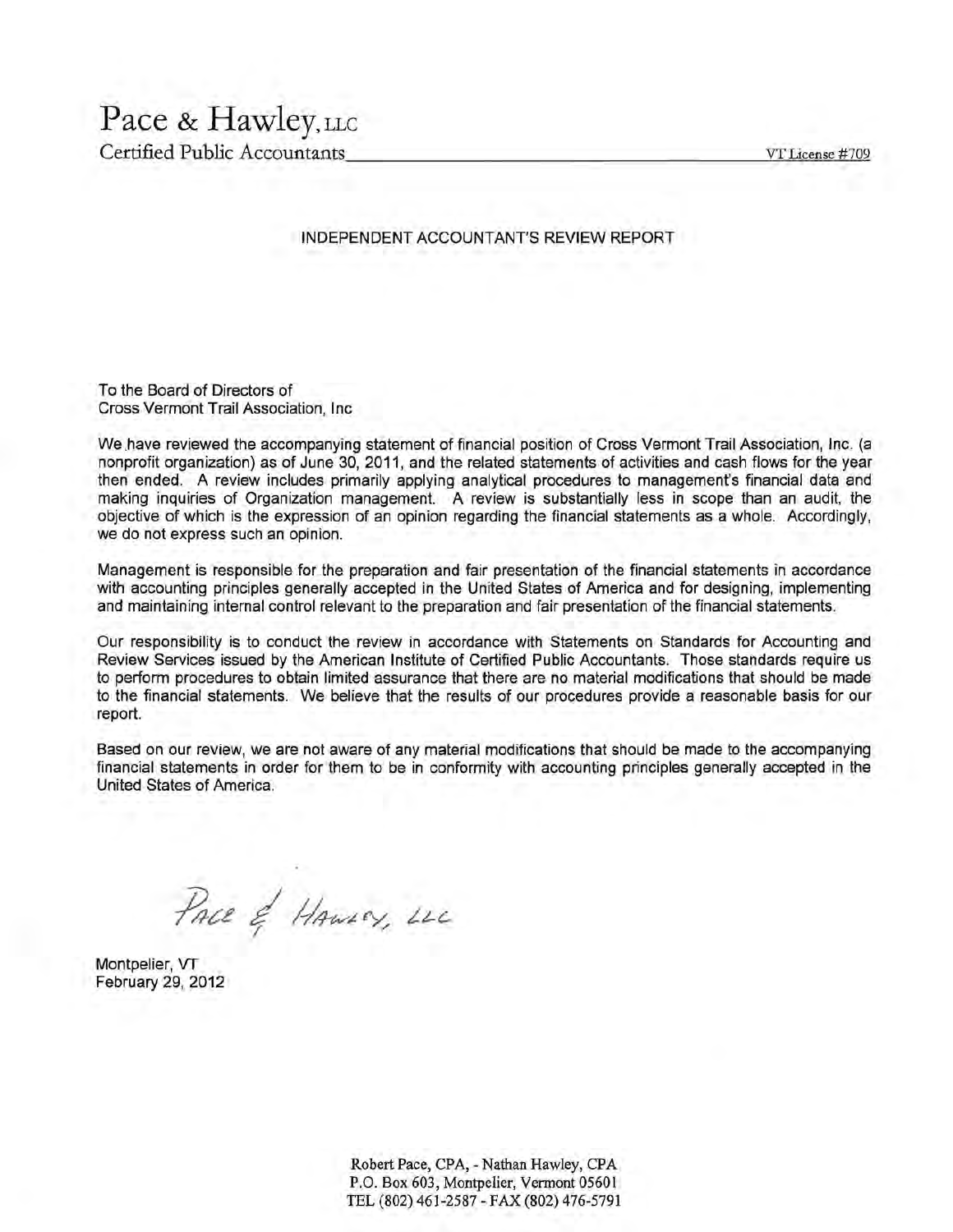### **CROSS VERMONT TRAIL ASSOCIATION, INC. Statement of Financial Position June 30, 2011**

| <b>Assets</b>                                                                                                 | 2011                             |
|---------------------------------------------------------------------------------------------------------------|----------------------------------|
| Current assets:<br>Cash<br>Grants receivable<br>Prepaid expenses                                              | \$<br>9,882<br>24,301<br>1,784   |
| <b>Total current assets</b>                                                                                   | 35,967                           |
| Noncurrent assets:<br>Property and equipment<br>Less: accumulated depreciation<br><b>Total capital assets</b> | 10,795<br>(701)<br>10,094        |
| <b>Total assets</b>                                                                                           | 46,061                           |
| <b>Liabilities and net assets</b><br><b>Current liabilities:</b><br>Accounts payable<br>Loan due to employee  | \$<br>15,824<br>1,000            |
| <b>Total current liabilities</b>                                                                              | 16,824                           |
| <b>Total liabilities</b>                                                                                      | 16,824                           |
| Net assets:<br>Permanently restricted<br>Temporarily restricted<br>Unrestricted<br>Total net assets           | 7,835<br>452<br>20,950<br>29,237 |
| Total liabilities and net assets                                                                              | 46,061                           |

See accompanying notes and independent accountant's review report.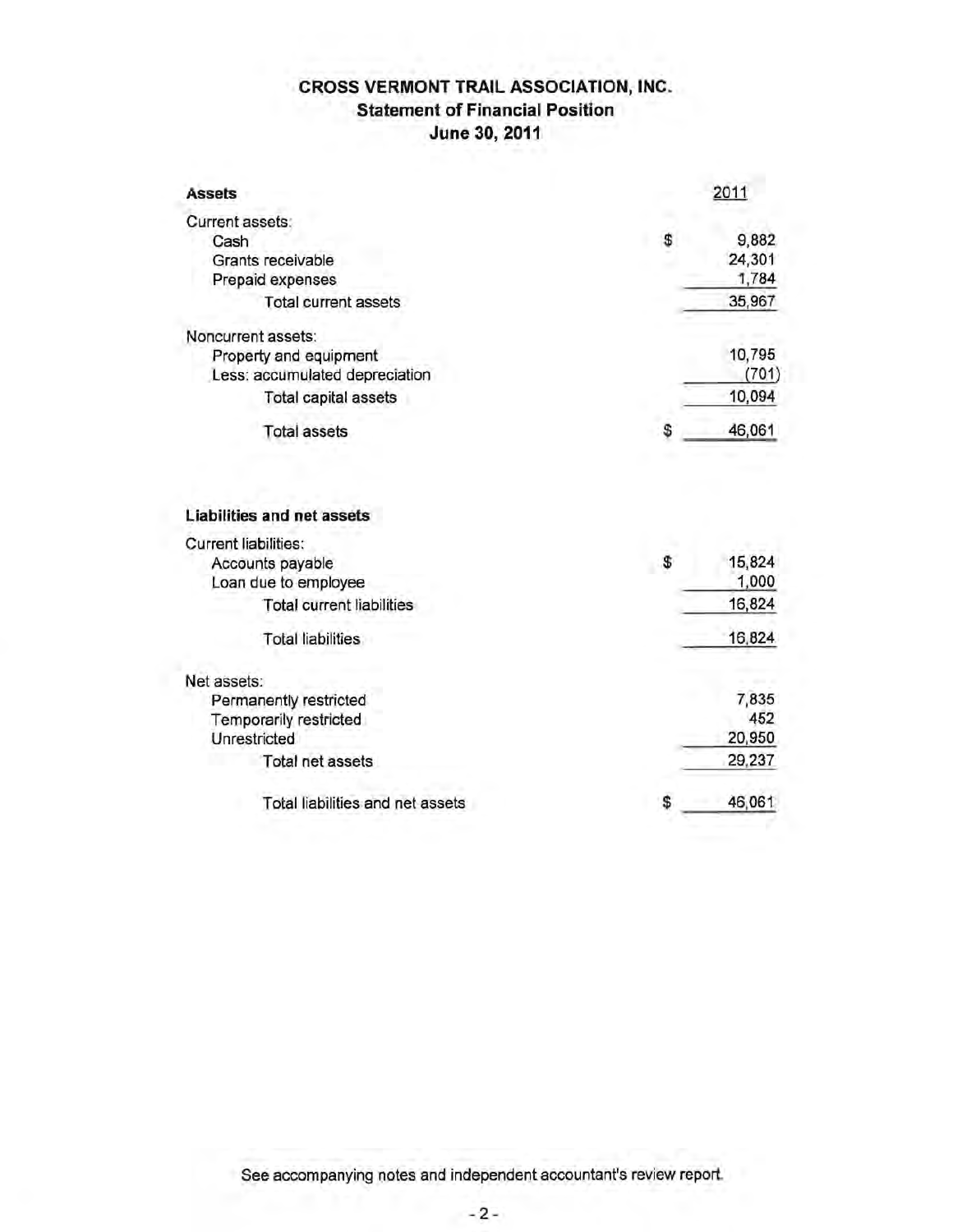### **CROSS VERMONT TRAIL ASSOCIATION, INC. Statement of Activities For the Year Ended June 30, 2011**

|                                         | Unrestricted  | Temporarily<br>Restricted | Permanently<br>Restricted |    | Total      |
|-----------------------------------------|---------------|---------------------------|---------------------------|----|------------|
| <b>Revenues:</b>                        |               |                           |                           |    |            |
| Grants                                  | \$<br>105,977 | \$                        |                           | S  | 105,977    |
| Contributions                           | 9,206         |                           |                           |    | 9,206      |
| Investment income                       | 15            | 98                        |                           |    | 113        |
| Miscellaneous                           | 37            |                           |                           |    | 37         |
| Net assets released from restrictions:  |               |                           |                           |    |            |
| Satisfaction of program use restriction | 25,000        | (25,000)                  |                           |    |            |
| Total revenues                          | 140,235       | (24, 902)                 |                           |    | 115,333    |
| <b>Expenses:</b>                        |               |                           |                           |    |            |
| Trail construction & maintenance        | 214,607       |                           |                           |    | 214,607    |
| Fundraising                             | 15,071        |                           |                           |    | 15,071     |
| Administration                          | 18,627        |                           |                           |    | 18,627     |
| Total expenses                          | 248,305       |                           |                           |    | 248,305    |
| Change in net assets                    | (108, 070)    | (24, 902)                 |                           |    | (132, 972) |
| Net assets, beginning of year           | 129,020       | 25,354                    | 7,835                     |    | 162,209    |
| Net assets, end of year                 | \$<br>20,950  | \$<br>452                 | \$<br>7,835               | \$ | 29,237     |

See accompanying notes and independent accountant's review report.